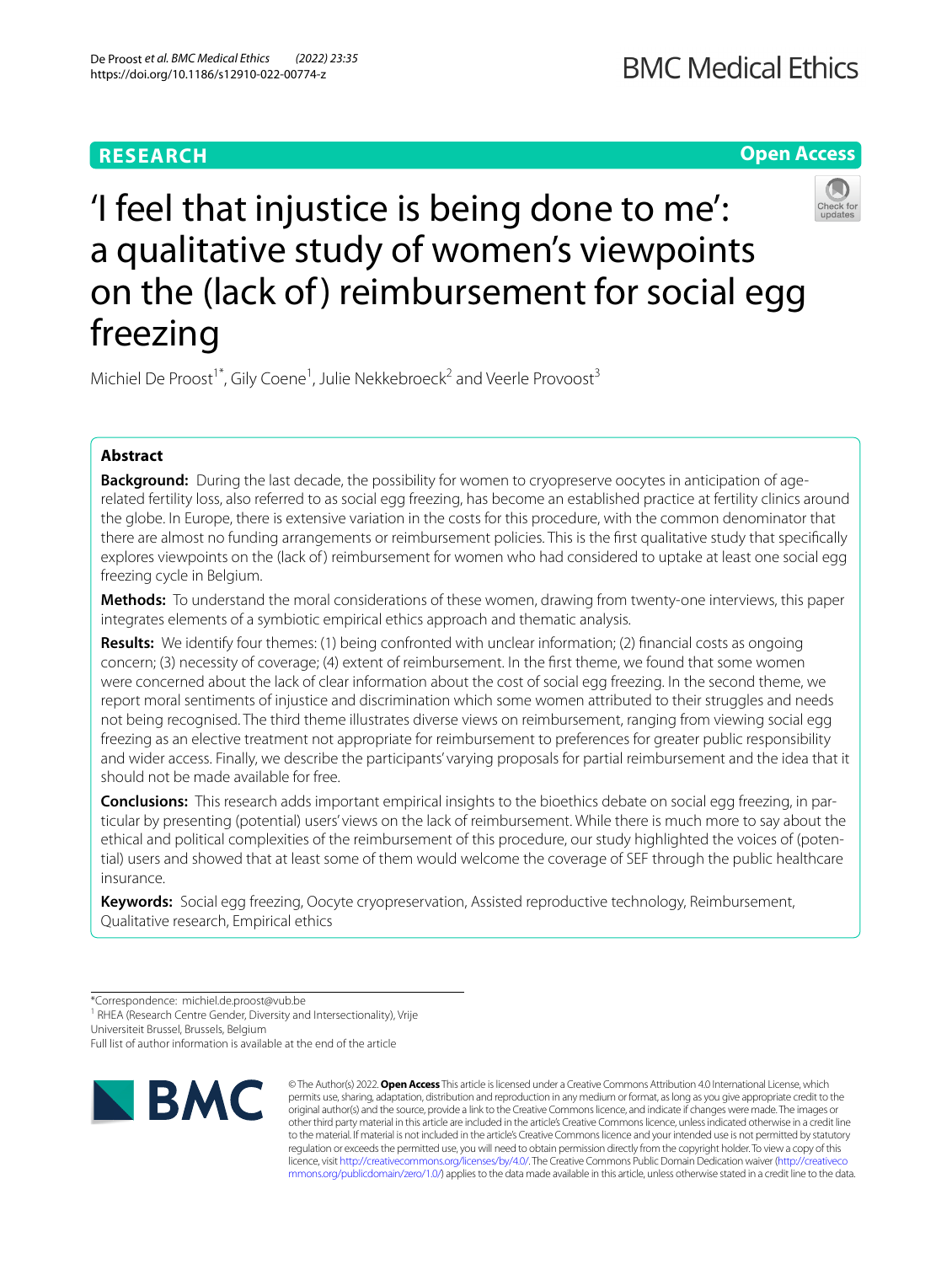# **Background**

During the last decade, the possibility for women to cryopreserve oocytes in anticipation of age-related fertility loss, also referred to as 'social' egg freezing  $(SEF)^1$  has become an established practice at fertility clinics around the globe  $[1]$ . The application still raises controversy among bioethicists, policy makers, and other stakeholders. There are ethical concerns about numerous aspects, such as women's reproductive autonomy [[2\]](#page-9-1), medical and emotional risks [[3](#page-9-2)], and the procedure's individualist and morally problematic dimensions as a solution to the social problems that women face [[4\]](#page-9-3).

With regard to SEF, Europe shows a patchwork of policies on this matter and there is extensive variation in the costs for the procedure from one country to another [\[5](#page-9-4)]. For instance, in the UK, the cost of SEF is around 3,350 pounds not including medication [[1\]](#page-9-0). In Belgium, the all-in cost (i.e., medication, egg collection, freezing, and egg storage costs) is slightly lower, ranging between 1,500 and 3,200 euros for one cycle.<sup>2</sup> The common denominator is that there are almost no funding arrangements or reimbursement policies for SEF. In contrast, the cost of egg freezing for cancer patients is reimbursed in several countries, through either direct state funding or a compulsory insurance system such as in the Netherlands.

In 2014, Facebook announced it would cover SEF for its female employees; other *Fortune* 500 companies soon followed. This practice of company-sponsored egg freezing is most common in the US; however, it can be observed in other countries, such as the UK and Belgium [\[6](#page-9-5), [7\]](#page-9-6), if only in limited numbers. Furthermore, there is one small Israeli health fund that partly subsidises the process and in Japan, the city of Urayasu has experimented with a 3-year coverage programme [[8,](#page-9-7) [9](#page-9-8)].

Dondorp and de Wert expected that SEF could lead to a new round in the debate on coverage for in vitro fertilisation (IVF), challenging the role of the concept of 'medical necessity' as a criterion for coverage [[10](#page-9-9)]. Nonetheless, several authors predicted that reimbursement of SEF should not be expected in the near future  $[11, 12]$  $[11, 12]$  $[11, 12]$  $[11, 12]$ . This hypothesis was recently echoed in the report of ESHRE on fertility preservation and the Nuffield Council on Bioethics [[7,](#page-9-6) [13](#page-9-12)]. However, the recent revision of the French bioethics law has defed all predictions and decided to offer partial reimbursement of the clinical procedure costs of 'non-medical' egg freezing [\[14](#page-9-13)]. Johnston et al. argued that the growing demand for SEF triggers the need for reviewing public funding  $[15]$  $[15]$ . There are public arguments for wider subsidies in the popular media of several countries including the UK and Belgium [\[16](#page-9-15), [17](#page-9-16)]. Recent scientifc literature provides further evidence that some medical experts and laypersons are open to the idea of reimbursement  $[18–22]$  $[18–22]$ . While current users seem to be in favour of reimbursement, believing it would enable more equal access [\[21](#page-10-2), [23,](#page-10-3) [24](#page-10-4)], some public and professional discourses have been portrayed these women as selfsh and hardly concerned about the costs because of their affluent positions and financial security  $[25, 26]$  $[25, 26]$  $[25, 26]$ .

In the general population, several empirical studies have indicated that the most important barrier for those who would undergo SEF is the prohibitive cost [[27](#page-10-7)[–29](#page-10-8)]. However, inequality of access to this reproductive technology is not limited to costs. Broader, established social hierarchies such as racial identity and sexual orientation may play a vital role in access to SEF  $[30]$  $[30]$ . Therefore, the question remains open as to who is likely to beneft from the implementation of reimbursement. As Pennings argues, it could 'lead to a larger uptake in an already privileged group and might actually further increase injustice rather than diminish it' [[31](#page-10-10)].

So far, 'Elective oocyte cryopreservation: who should pay?' by Mertes and Pennings in 2012 is the only normative study that has analysed reasons for full coverage and other modalities  $[32]$  $[32]$  $[32]$ . The authors argued that in a system where IVF is reimbursed, it would be inconsistent to cover IVF treatment with donor eggs for women who are infertile due to ageing while not using their own previously banked eggs for the treatment. Despite the limited uptake of frozen eggs [\[6](#page-9-5)], based on concerns about distributive justice there are reasons to argue for full coverage, a cash back-system or greater numbers of free transfer cycles.

Little is known about the views on reimbursement held among women who are currently using the procedure. We started from the premise that including users' experiences and moral considerations can better contextualise bioethics research and existing normative arguments. As emphasised through the more recent 'empirical turn' in bioethics, such an empirical understanding can inform normative argumentation in multiple ways [\[33](#page-10-12)]. By drawing on a small qualitative interview study in Belgium, investigating women's viewpoints on SEF, this study aims to point out previously unrecognised ethical issues, such as single women feeling discriminated against and making access available to women in less privileged fnancial situations, that have escaped the attention of bioethicists and policymakers thus far. This paper adds a bottom-up <sup>2</sup> This information is based on the participants we interviewed for this **perspective to the debate on SEF and enlightens tensions** 

<span id="page-1-0"></span> $1$  Different conceptualisations of social egg freezing, such as 'elective egg freezing' or 'anticipated gamete exhaustion (AGE) banking' [\[23,](#page-10-3) [55](#page-10-13)], were constructed to highlight the practice's normative connotations. However, in this paper we use the term 'social egg freezing' because it is commonly used in European discourse.

<span id="page-1-1"></span>study.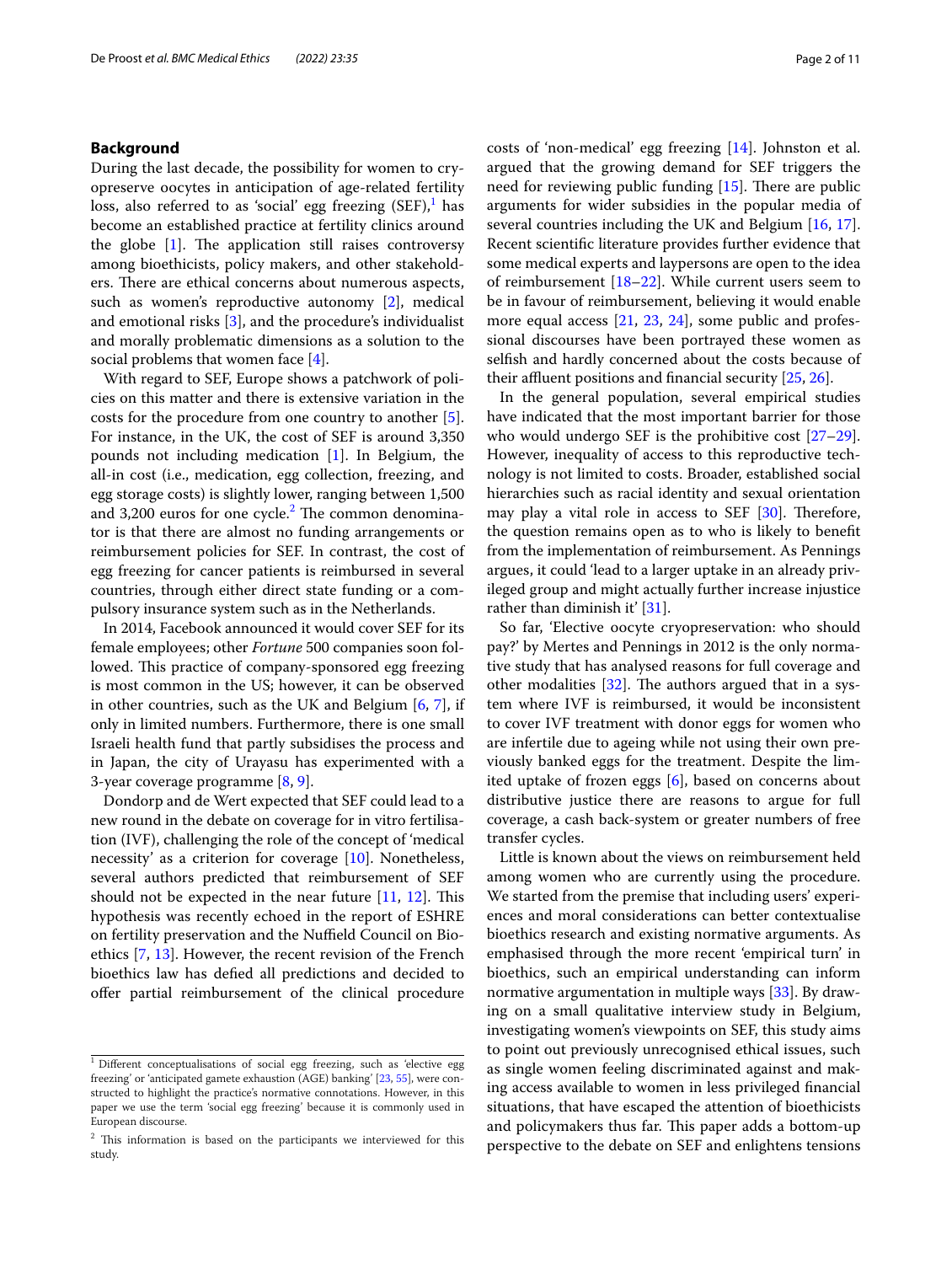between the current funding scheme operating in Belgium and some women's viewpoints.

#### **The Belgian context**

Through its mandatory public health insurance, the Belgian government seeks to ensure universal access to basic health care [\[34\]](#page-10-14). Although medication and health care services are not for free, citizens and residents can beneft from a basic coverage of their medical expenses if they are a member of an insuring organisation. Doctors can also decide the fees they charge, unless they are known as 'fund doctors'. In both cases the refund by the healthcare insurance is identical. Supplementary health insurance, the so-called hospitalisation insurance, gives access to a more comprehensive spectrum of covered medical services, especially for hospitalisation claims which can be very expensive due to a large degree of freedom in price setting for medical providers [[35\]](#page-10-15). Generally speaking, persons need to pay for the medical treatment frst, and then submit these to the health insurance to reclaim costs. This is not the case for hospital treatment where the hospital charges the health insurance directly and patients pay only their personal share at the end of their hospital visit. Decisions on health care coverage are taken by the Minister of Social afairs following the advice of a multistakeholder appraisal committee, consisting of scientists, healthcare funds, pharmaceutical industry, medical professionals, health care institution representatives, and politicians. Actual users or patients' associations are not involved in this process [[36\]](#page-10-16).

The Royal Decree of 6 October 2008 established that a fxed sum of the IVF costs of up to 6 cycles of treatment are covered under public health insurance [\[37](#page-10-17)]. However, coverage only applies if the woman is not more than 43 years old. Unlike other countries, the Belgian law has not established any criterion regarding the profle of the individuals seeking access to IVF. Since 2017 cancer patients, patients with borderline ovarian tumours, and patients with hematopoietic disorders requiring stem cell transplantation, can access public funding for egg freezing and are partially covered [[38](#page-10-18)]. Egg freezing for non-medical or social reasons is allowed yet not covered by the public health insurance. A challenge for SEF is to obtain a relatively accurate estimation of the costs. This is difficult for the reason that many clinics do not mention accurate pricing information on their websites.

# **Methods**

# **Design**

For this study, we followed the 'symbiotic empirical ethics' approach of Frith, as a meta-ethical background position to integrate social-scientifc and ethical analyses [\[33](#page-10-12), [39\]](#page-10-19). According to Frith, empirical data informs normative theory and vice versa as both mutually adjust each other in a delicate interplay. We implemented Frith's idea of starting with a more nuanced description of respondents' reasoning than is commonly found in normative literature. In the discussion section, we further point out theoretical issues that arise from our data. However, within the scope of this paper, we do not make fnal normative judgements on the practice under study.

A semi-structured interview guidewas developed based on the ethical aspects identifed in our systematic literature review [[40](#page-10-20)]. At the beginning of the interview, (open-ended) questions were asked to invite the participants to speak about SEF in their own words. In the second part of the interview, we used elicitation cards with controversial statements covering bioethical issues related to SEF (i.e., autonomy, gender equality, and justice), to encourage the participants to refect on ethical concerns.Statements were developed on the basis of arguments from the bioethical literature and a full description of the method can be found elsewhere [[24](#page-10-4), [41\]](#page-10-21). Participants were asked to articulate their thoughts and we engaged them in Socratic dialogue to investigate discrepancies between their moral understandings and arguments made in the bioethics literature  $[42]$  $[42]$ . This paper presents only the data collected on women's views about reimbursement for SEF. Data on other moral issues related to the elicitation cards are discussed in separated publications  $[24]$  $[24]$ . The full interview guide is included in the Additional fle [1.](#page-9-17)

### **Participants**

Seventeen participants were recruited by psychologists working in two centres for reproductive medicine at academic hospitals in Belgium where SEF is practiced. The psychologists introduced the study to their patients and asked permission for the frst author to contact them. In addition, four participants were recruited through the means of social networks and chain referral sampling. The first author then contacted the patients to schedule interviews. Written informed consent was obtained from all participants before the interview. We interviewed six participants who had successfully completed treatment, twelve who were undergoing the procedure, and three who were interested but undecided at the time of the interview. Table [1](#page-3-0) shows the characteristics of the respondents.

# **Data collection**

In total, we conducted twenty-one interviews. All interviews were performed by the frst author and took place between February 2019 and November 2020 at a location of the participants' preference  $(n=11)$  or through online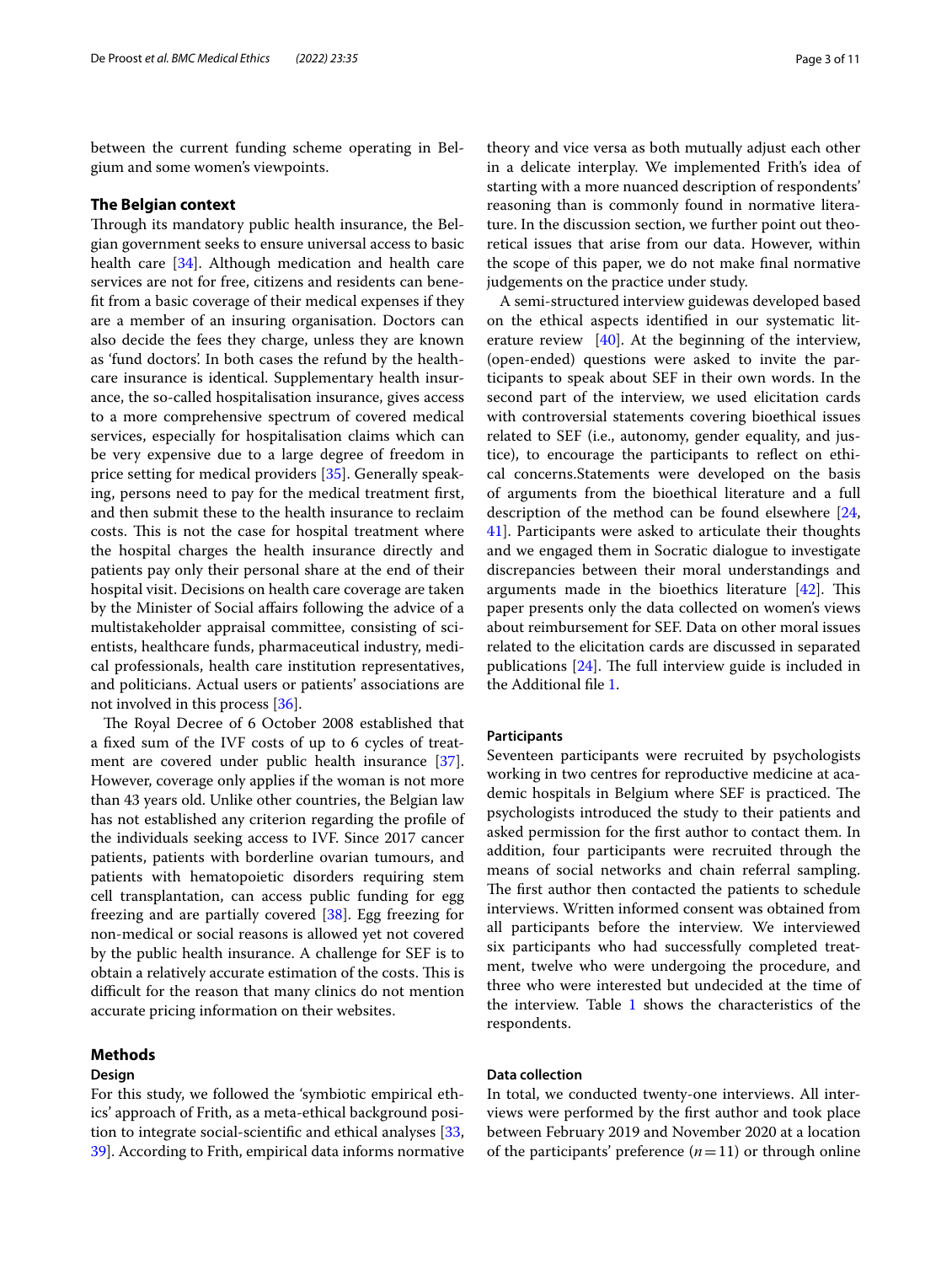#### <span id="page-3-0"></span>**Table 1** Participants' backgrounds

| Age (years)                          | $29 - 41$      |
|--------------------------------------|----------------|
| Mean age                             | 35             |
| Relationship status                  |                |
| Single                               | 14             |
| New relationship (within six months) | 5              |
| Longer relationship                  | $\overline{2}$ |
| Educational status                   |                |
| Bachelor                             | 1              |
| Master                               | 18             |
| PhD                                  | $\overline{2}$ |
| Nationality (citizenship)            |                |
| Belgian                              | 15             |
| <b>Brazilian</b>                     | 1              |
| Egyptian                             | 1              |
| French                               | 1              |
| Dutch                                | 1              |
| New-Zealand                          | 1              |
| Ugandan                              | 1              |
| Sexual orientation                   |                |
| Bisexual                             | 1              |
| Heterosexual                         | 19             |
| Lesbian                              | 1              |
| Religion                             |                |
| Catholic                             | $\overline{2}$ |
| Christian                            | 5              |
| Muslim                               | 1              |
| None                                 | 13             |
| Net income (euros)                   |                |
| 750-1500                             | 1              |
| 1500-2000                            | 3              |
| 2000-3000                            | 12             |
| >3000                                | 5              |
|                                      |                |

video connections  $(n=10)$ . The interviews ranged from 40 min to 2 h. They were conducted in three different languages (Dutch, English, and French). Each interview was audio-recorded and transcribed verbatim by the frst author using pseudonyms in the transcripts, which were then checked for accuracy by the other authors. Below, we present participants' (pseudonymous) quotes and, with each quote, the age of the participant and a letter code showing whether the participant had already frozen her eggs (f) or was still weighing options prior to freezing (pf).

#### **Analysis**

The data from these interviews were analysed using a reflexive thematic analysis combined with interdisciplinary collaborative auditing designed for empirical ethics projects  $[43, 44]$  $[43, 44]$  $[43, 44]$ . The first author carried out the initial

coding and, with the assistance of QSR International's NVivo 12 data analysis software, organised the codes into a potential thematic map. Coding summary reports were sent to the auditors, listed here as co-authors, in advance of team meetings. Based on these reports the auditors challenged the themes and subthemes constructed by the first author. The collaborative reflection of this auditing process was repeated several times until no further exploration would result in new insights, and it signifcantly enhanced the validity and rigour of the analysis, resulting in a more refexive reading of the data.

# **Results**

We formulated four main themes that interpreted participants' concerns and moral considerations regarding the reimbursement of SEF. The first two themes were constructed to show their spontaneous reactions and experiences to the lack of state-funded reimbursement. The third theme was developed to show their viewpoints on whether or not governments should cover this particular treatment, and the fourth theme was generated around participants' various concrete proposals for reimbursement. These four themes are illustrated below.

#### **Being confronted with unclear information**

During the interviews we observed several inconsistencies in the information and understanding participants had regarding the price and the possibility of reimbursement. They were unsure about whether the procedure would be reimbursed through their health insurance. For instance, Kaat (36, pf) said, 'I heard recently that a health insurance can cover a lot and may reimburse egg freezing'. Or, as Lotte (35, f) reported, 'there are some [hospitalisation insurances] that will reimburse it, but I have asked the question and they said no'. One participant narrated that in the clinic she had received unclear information about the topic:

*A lot of information was given but the information about, how do you call it, whether or not you could get something from your health insurance, was rather ambiguous at [clinic]. They made it seem that you could get some money for the operation. [. . .] I've made inquiries about that at my [insurance], but it turned out not to be the case. (Isla, 38, f)*

Maud (38, pf) described a similar story of health care professionals who indicated 'that the costs could be reduced'.

The lack of clear information was troubling for some of the participants: as Isla (38, f) said, 'I'm not quite sure why they made it seem that I would be able to get something back'. Several participants were startled and even shocked when they frst heard the price of the procedure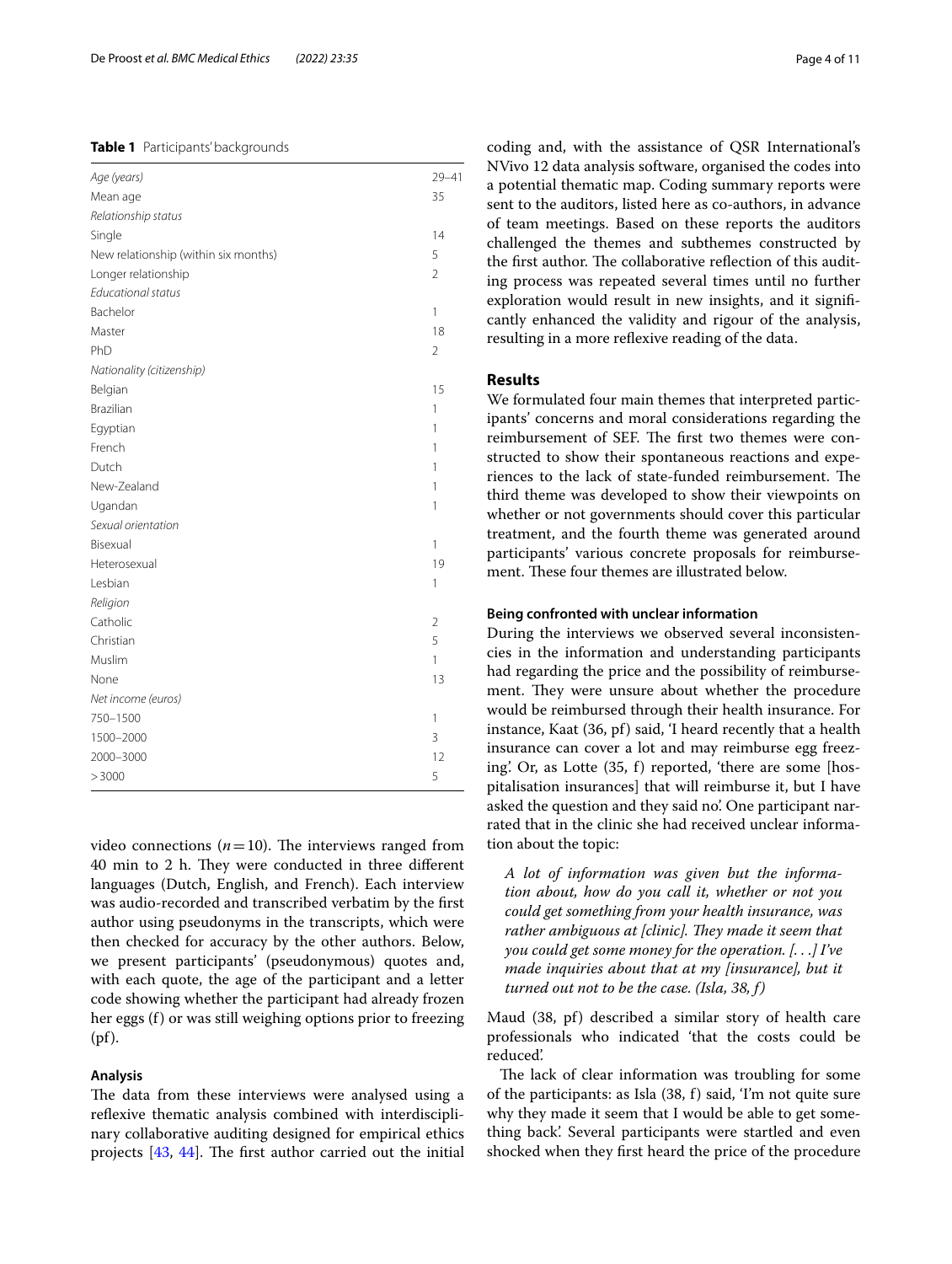during medical consultations. This was often related to experiences of miscommunication: as Martine (33, pf) told us, 'my general practitioner said, "I think it's 1300 euros," and then they [clinic] said, "it's 2700 euros"—that's suddenly twice the initial price'. Julie (34, f) highlighted how in one clinic the informational forms used for infertility treatment had not been updated and tailored to the specifc situation of SEF: 'I got a form that was meant for a couple, and it had a price of 400 euros on it; during the consultation, the doctor crossed that out and wrote, for you that's 3200 euros.' It seemed the participants expected more guidance from the clinics and wider dissemination of information. Left to discover the information on their own, some participants expressed feelings of self-doubt in words such as Isla's (38, f): 'perhaps I have not been able to investigate it sufficiently'.

#### **Financial costs as ongoing concern**

Some participants compared SEF prices to fnd the cheapest procedure and appreciated efforts of clinics to reduce costs. Lotte (35, f) revealed that 'in [clinic] they actually persuaded me by saying "you mustn't hesitate" and when she said the price, I thought "okay, I think it's a bit cheaper than in [clinic] so let's just do it here."' According to Maud (38, pf), 'There was also high financial pressure from [clinic]; it is only at [clinic] that a cheaper formula was discussed.'

Although the reduction of costs emerged as a central theme for some participants, others took a more enterprising way of choosing a hospital. Lan (35, pf) used the metaphor of a housing renovation: 'If you need advice from someone about your rooftop or other housework, you just ask for several quotations; it's the same thing.' Moreover, some expressed the desire to pay more to get better quality: 'If you want to buy a car and it is an extra 1000 euros to have more options, good quality and one that is more durable, you would pay 1000 euros more' (Elmira, 38, pf).

Some participants indicated that worrying about costs delayed their decision. The following example illustrates this dynamic:

*If it was much cheaper, at 34, I think I would have done it at that age because I have had better quality*  eggs. The high cost makes you overthink, makes you *delay everything—in my case anyway—until you're reaching a limit (Isla, 38, f).*

Isla's comment alluded to the increasing worry about high costs while passing time may mean lower chances of success with eggs frozen after delaying the decision. Martine (33, pf) described how 'fnancially, it is a very big cost' and she thought about the question: 'How much is that worth to me?'. In a similar vein, Kato (33, pf)

narrated that '4000 euros is not a small amount to have it done now and perhaps never need it'.

Other participants illustrated how they tried to manage the monetary costs: Erika (37, pf) said 'luckily, I have fnancial independence so I can pay for it and if I couldn't, I could certainly fall back on my parents who could also help me'. Maud (38, pf) said, 'I'm going to take it from the money I got from my parents to buy a house, which was already not that much but enough.' Though almost every participant described the procedure as Lan (35, pf) did— 'super expensive' –, some participants indicated how the fnancial cost was not really a worry for them. As Julia (37, f) put it, 'the money is not going to make any diference in my life'. Martine (33, pf) said, 'I have a reserve; it is not a question of survival for me; I can still continue to live and go on with everything I do.'

Even though most of the participants in this study indicated they could aford the costs of SEF, several emphasised that they did not go for a second cycle because they found it too expensive. It seemed that, for them, the extra cost outweighed the beneft of having more eggs frozen. Nina (33, f), for instance, said 'I've wondered whether I would have done it a second time if it were less expensive; [...] to me, the additional value is not worth the high cost. In Laura's (31, f) words, 'It would again be something like 3000 euros and I am not willing to pay that in order to add, let's say, that thirty percent chance'.

Several participants reported how they felt subjected to injustice when considering the lack of reimbursement. 'My gut feeling is that it's a bit unfair,' said Julie  $(34, f)$ . 'I just think it's unfair that it's not reimbursed, that you're excluded from something you're entitled to as a woman,' said Emma (35, f), going on to say, 'I feel that injustice is being done to me'. Emma also argued that almost everything is reimbursed in Belgium, 'at the gynaecologist you get 10 euros back [after a checkup]', but not for this treatment. For some participants it was, therefore, hard to understand why the government would not reimburse them for this specifc procedure. Laura  $(31, f)$  criticised this policy as puzzling by saying 'I actually don't know why the government doesn't do it' while Julie (34, f) said 'I don't really understand the logic behind it'. They paralleled their own situation to patients undergoing other fertility treatments, such as regular IVF procedures: 'you almost get punished,' said Lotte  $(35, f)$ . Martine  $(33, pf)$  said of regular IVF patients, 'they were just lucky enough to have a partner,' and Julie  $(34, f)$  questioned this arbitrariness: 'I don't see why I should pay much more than couples.' In these views, single persons opting for egg freezing are denied the opportunity for reimbursing some costs related to the process, and some participants therefore perceived this as a form of discrimination.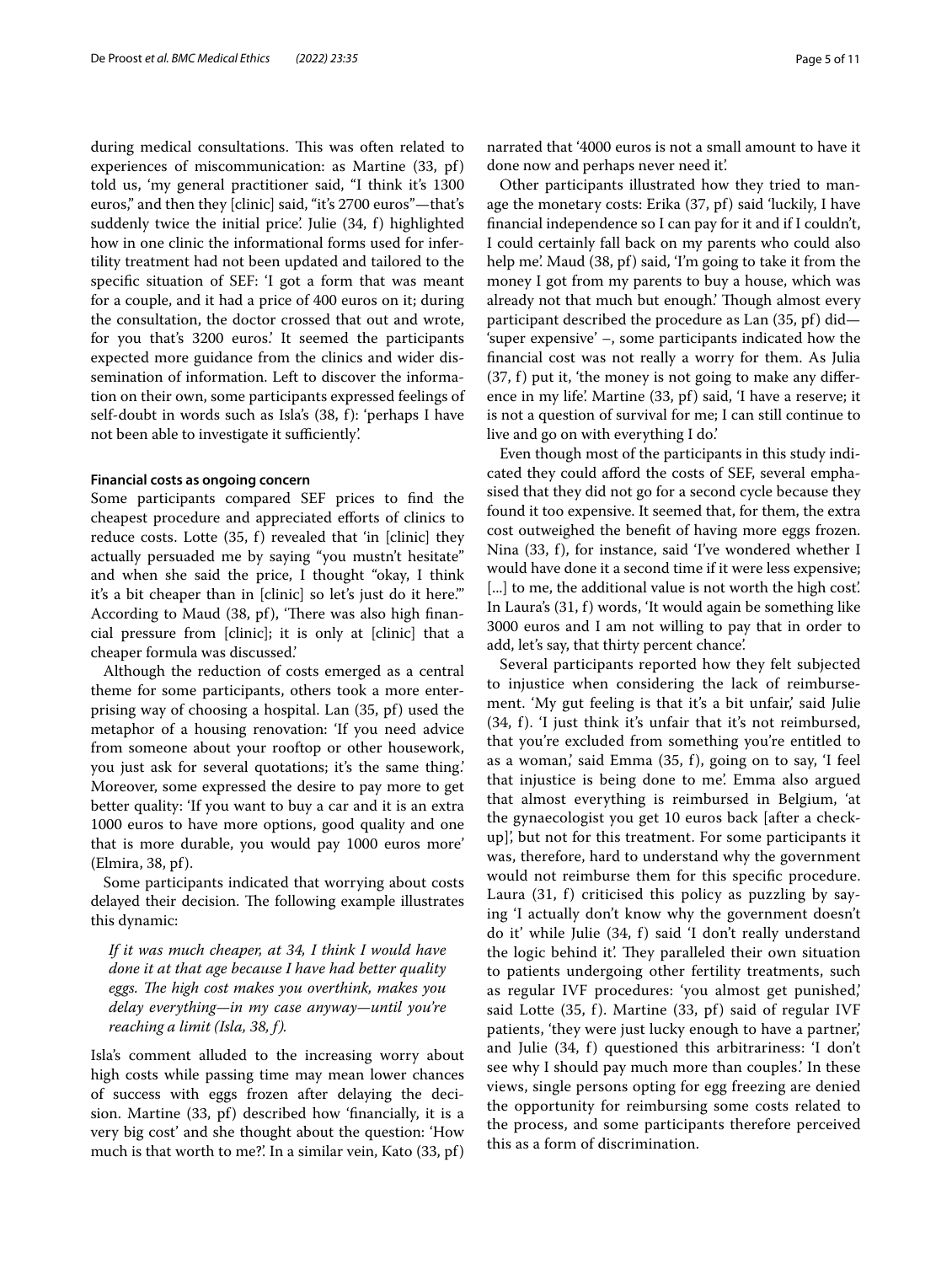Some participants were less disappointed and expressed hesitation about whether they could speak of discrimination in their cases. 'I would not push it that far because it is so two-sided for me, said Erika (37, pf), just as Kato (33, pf) noted that 'you can say on the one side yes and on the other side no'. Nina (33, f) argued that her singlehood was a consequence of choices while IVF was more of a necessity, yet she positioned herself as a 'strong empowered woman' and someone who had 'luxury problems'. In a similar way, Elmira (38, pf) found she was not treated 'unfairly' because the whole procedure was a form of 'self-investment'.

# **Necessity of coverage**

Participants tried to conceptualise the elusive parameters of what constituted necessary medical treatment to indicate which interventions should be reimbursed by the health insurance system. The difference between therapeutic and elective treatment could not be neatly drawn. When asked if she would describe her case as a medical necessity, Lotte spoke as follows:

*A little bit, social freezing—not if I did it at 25, but now they are saying 'your stock is running out'. Of course, the doctors can't do anything about the fact I don't have children yet; that's my own choice, so I understand that. No, I am not medically unhealthy—or I have no problems in this regard—so I think it is a very difcult debate. (Lotte, 35, f)*

Martine (33, pf) pondered the issue in a similar vein, saying, 'you can have very few eggs by nature, not being fertile is what I would call a disease, so I was like, what do they defne as a disease?' Some participants, especially if they had previous medical conditions that infuenced their current situations, perceived themselves as patients asking for a medical intervention and therefore deserving some form of reimbursement. One interviewee provided the following example:

*I had a serious HPV infection, so I had to deal with that for many years. In my case I see that as the reason why I got into this in the frst place, and I think it's actually unfair that as a woman you still have to pay a lot of money. (Isla, 38, f)*

Other participants focused on the idea that they did not have medical problems and were completely healthy: 'I don't have a medical problem,' said Nina (33, f); 'I have a luxury problem. I'm medically healthy, I just have a mismatch at the social level for the moment, but I don't have a medical problem.' These participants did not underestimate the psychological impact of being single and childless. However, in their view, this fact did not itself provide a justifcation for reimbursing.

Some participants drew on popular understandings of cosmetic surgery to legitimate their views on reimbursement for SEF. Two participants saw clear similarities with their own procedure, Melissa (41, f) referring to facelifts and Nina (33, f) saying she thought users of cosmetic surgery had similar intentions to hers in wanting to 'buy a feeling'. In her case, the search for peace of mind overlapped with the self-confdence that someone would seek if they did not feel right about their nose. This sparked the insight that she would see no good reason for reimbursing SEF.

Other participants demonstrated confusion because of what they saw as vague distinctions between SEF and plastic surgery. It seemed comparable but was also significantly diferent, in a way, from their own treatment. One participant expressed this confusion as follows:

*It's a personal choice; it's like plastic surgery—the government is not going to intervene in that either, nor is health insurance. Tat's also a choice you make for yourself. But I think this is like a little bit more based on medical necessity. (Lotte, 35, f)*

Maaike (35, pf) held the view that 'a beauty problem can be a psychological burden for someone—that can weigh heavily on you—and can be medically treated'. She said her experience with egg freezing included a similar psychological experience although egg freezing 'is about a child; it's not about if I look pretty today'. Because egg freezing was related to 'your womanhood, to your biological metabolism', for Laura (31, f) it was clearly distanced from cosmetic surgery's more aesthetic focus.

During the interviews, participants refected on how the government must set priorities for reimbursing in times of shortage of funds. A few seemed to indicate they were not entitled to ask for public money: Melissa (41, f) said 'I have a lot in my life; so you don't have a child. Other people don't have other things.' Since resources are limited, she said, the state is not obliged to support each particular life project and related needs. Melissa continued:

*The context is always scarcity; if you have to choose between reimbursement for this [egg freezing], reimbursement for a cancer treatment or plastic surgery [. . .] then it gets interesting because you might imagine we have a cake. We only have a limited number of slices. Who should receive a bigger slice of the cake? Ideally, everyone deserves to be happy and should have access to this. (Melissa, 41, f)*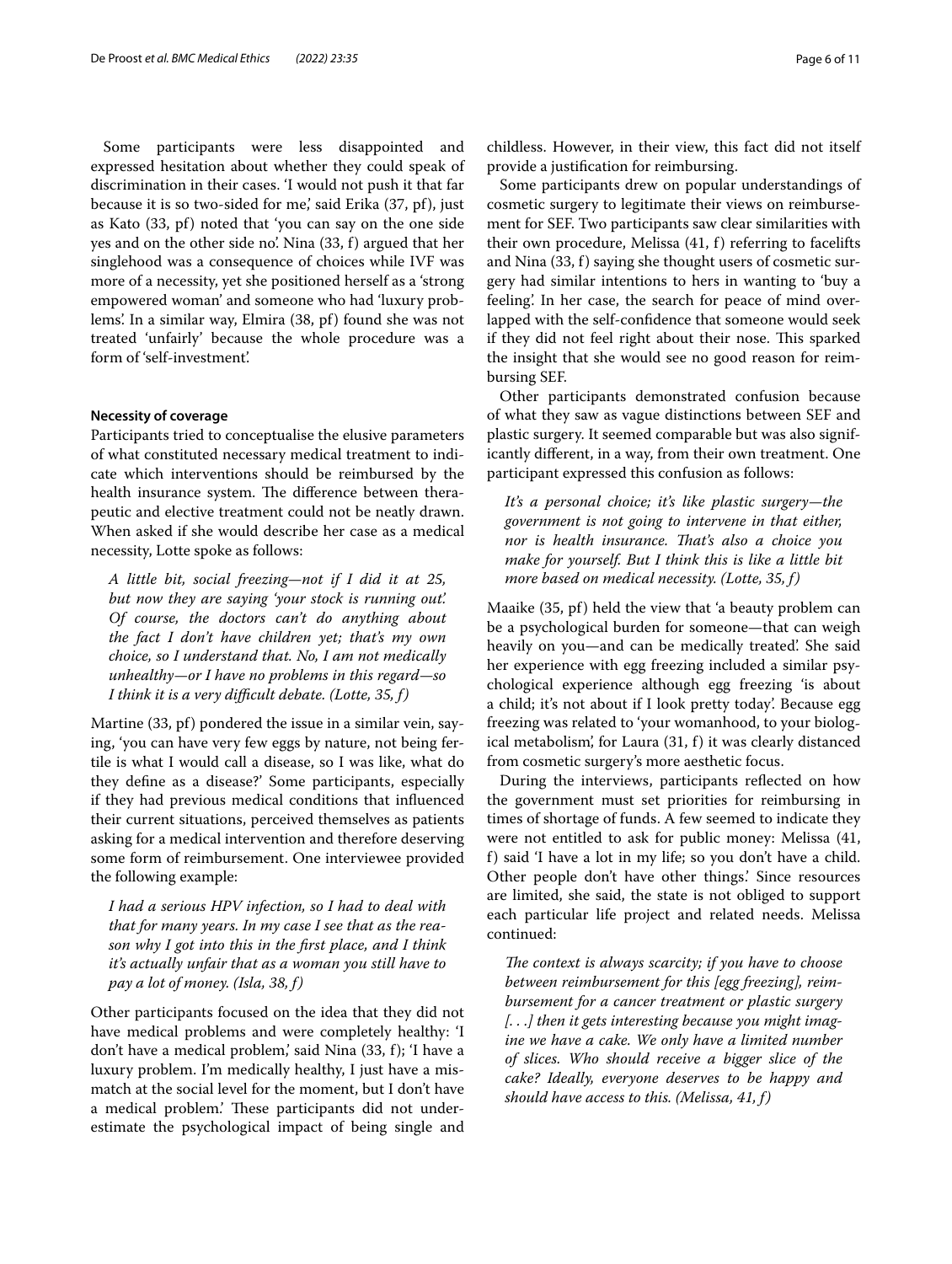Melissa seemed to hold the view that the morally right action is the one that maximises happiness; she indicated that we need to determine whose needs are more 'deserving' of those limited resources. In a similar vein, Jie (33, pf) said 'I don't know what the government would try to solve in this case, [...] but if their act creates harm to society as a whole and reduces the total good, then it is unethical.'

Some participants found that the needs of women were not taken into account when the question of priority was asked. Moreover, the argument of scarce resources was perceived relative to circumstances: 'I think there are many other things in society that are costly too and where you can get money from' (Laura, 31, f). In her view, the added costs of reimbursements for SEF might not be overwhelming and could be funded instead of other societal expenditures.

Because societal trends that are beyond individual control, such as the rise of highly educated professional women, were at the basis of the postponement of motherhood, it was evident for some participants that society should take responsibility and support this group of women. For example, Laura remarked as follows:

*If you want more people to get an education [. . .] you also graduate and start working later; having a child is also delayed by this chain of events. So, it seems logical to me that in the light of these things they encourage, this is an option as well. (Laura, 31, f)*

Jie (33, pf) indicated 'globally in the last couple of years, the number of egg freezing cycles has increased a lot so there is a need for it and I think based on this natural part that governments should take care of it'. Laura (31, f) further declared: 'You are actually disadvantaged as a woman and as long as that disadvantage is there, I think society should also do something in return.'

Several participants found that no public funding was necessary because of possible manipulation and the circumvention of boundaries between the 'natural' reproductive lifespan. For instance, Maud (38, pf ) said 'I still think there are limits to the malleability of human beings and that we should avoid having miles of freezers with eggs that are never used.' And Kato (33, pf): 'Sometimes I wonder about the future, infertility that is going to be even more and more, I think [...] stop inventing things because it all goes too far. These thoughts about egg freezing were preoccupied by doomsday scenarios about a future where only 'unnatural' reproduction would exist. Other participants were rather sceptical about these claims and made the following counterargument: 'women are not just going to take this step. [...] It's serious stuf you're thinking about,' said Isla (38, f), 'It's going to stagnate at some point', said Laura  $(31, f)$ . Furthermore, as Lan  $(35, pf)$ described it, 'I think it is not an option to recruit everyone who doesn't have kids to have frozen eggs anyway. It's more like, if you are in the maybe group, it should be possible for you to do it.'

Kaat used a similar argument, that social egg freezers would make up only a very small minority:

*I think most people have children much earlier, so it's a small target group anyway. So, you're not going to stimulate more people to do this. I think there are just as many people who are 38 and don't want to have kids. (Kaat, 36, pf)*

Kaat added that the fnancial aspect is not the only thing that matters to people. In her view, if you really have a desire for children, you are often willing to spend a lot of money for this unless you have no money at all. In this regard, some participants were troubled by how the costs of SEF could limit access for women with other profles like 'working-class' as Nina (33, f) put it or, in Melissa's  $(41, f)$  words, 'women of colour'. They imagined how others' well-being was afected by this procedure. As Erika (37, pf) described her thinking, 'I immediately made the refection, I wonder if all women could pay for this'; or, as Julia (34, f) put it: 'Why should privileged people have the opportunity and others not?' Therefore, several participants assumed that governments should reimburse the procedure simply for the reason of stimulating broader access.

# **Extent of reimbursement**

Most participants suggested covering only a part of the procedure through reimbursement: Lan (35, pf) suggested 'maybe half; for example make it cheaper, really cheaper. I am not asking that they reimburse 2500—3000 euros'. 'I wouldn't say a full reimbursement but maybe a large portion,' said Annemie (36, f), while Lotte (35, f) said 'I understand that they don't intervene completely as with IVF, but a partial coverage might be possible'.

Some participants were in favour of a system that would diferentiate based on wage level when it comes to reimbursement. According to Maaike (35, pf), only people or families whose income is below a particular threshold should be reimbursed for egg freezing. She said, 'I think you can take it into account in the healthcare system; for example, someone who is less well-off might be eligible for a reimbursement'. As another interviewee supporting this view, Laura indicated the following:

*You could also tailor the reimbursement system to the level of income. It may be that in fact you earn too much, and you don't get reimbursed. So, you*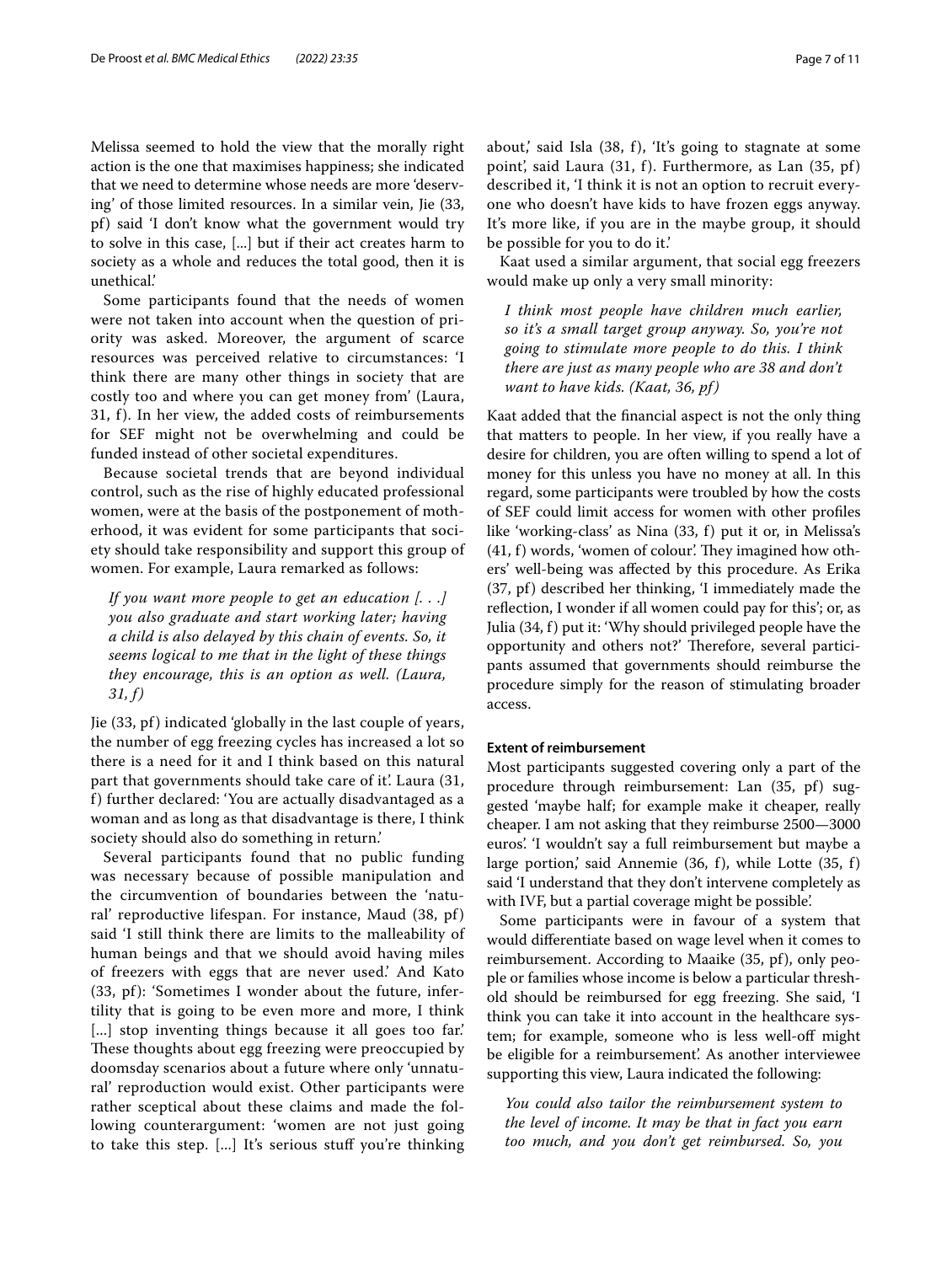*could work with a percentage, to provide opportunities for people who might just not think about it because it's so expensive. (Laura, 31, f)*

For some participants the idea of partial coverage seemed morally sound, but they were opposed offering this procedure for free. The following quote shows Nina's position:

*Not for free, I'm against this idea. [. . .] If something is free, it has a diferent value for the recipient. If I give you a free book or you had to give 50 euros for the same book, you're going to value the book more at 50 euros. So, to keep us aware and respectful, it should not be free. But 2500 [euros] per cycle is too expensive. You exclude too many women. (Nina, 33, f)*

Providing SEF as a free good, in these participants' experiences, would act as a catalyst for the devaluation of the procedure: 'people may only do this because it is free' (Lan, 35, pf). Having children was thought to be a unique good that required certain preconditions and efort, as Annemie argued; it was not interchangeable with something that you got for free. For these participants, broader access to egg freezing was necessary but it should not be made efortless.

Unlike the others, two participants were in favour of leaving things as they were (women paying fully out-ofpocket for the procedure) and did not fnd it legitimate to reimburse the procedure. Melissa (41, f) indicated she 'would prefer if this were expensive, rather than a cancer treatment'. Moreover, Jie (33, pf) confessed, 'Honestly I don't know if there is a problem because women who consider doing this, I suspect, have an income level that is more than enough to cover the cost.' In her view, the lack of reimbursement was acceptable because current users can financially self-support their efforts.

# **Discussion**

A primary issue in the SEF debate is whether the community ought to devote scarce healthcare resources to it [[2](#page-9-1)]. Our study adds to this debate by identifying several distinct viewpoints on this topic. This study sheds light on how the current lack of reimbursement was perceived among women who wanted to initiate or had undergone at least one egg freezing cycle in Belgium. While women's concerns regarding the costs of freezing have often been mentioned as a side note in empirical studies on women's motivations to freeze their eggs  $[21, 45]$  $[21, 45]$  $[21, 45]$ , our study is one of the very few studies who investigated the topic in a systematic manner [\[15](#page-9-14)].

The study showed that some participants struggled to access the level of information they deemed necessary in order to make an informed and autonomous choice, in particular information about the cost of the procedure  $[2, 3]$  $[2, 3]$  $[2, 3]$  $[2, 3]$ . This lack of clarity regarding the true cost and reimbursement options may impact the possibility for women to budget appropriately regarding what is already an expensive procedure. Moreover, our fndings showed how participants gathered information through sources other than health care providers, such as health insurance funds, in order to establish further understanding of the reimbursement options. This process added decision stress for some participants because of the administrative burden, a burden that could easily be avoided if clear information could be provided—for example, on clinic websites or during consultations. Other studies have also indicated it is particularly worrying that pricing information is usually unclear [[46,](#page-10-26) [47](#page-10-27)]. Greater transparency and in particular standardised presentation of reimbursement options could remedy that.

Our results further illustrate how participants seem to difer in the weight they attach to the cost as a factor in their decision whether or not to freeze their eggs. For some women the monetary costs appeared manageable, not really a concern; other women were troubled by the price tag and were prone to the advertisements of service providers who offered cheaper or better services. They coped with the cost in several ways, mainly by delaying their decision or reducing the number of freezing cycles. This prompts the question: How do women weigh the personal benefts of SEF in relation to the money they would need to spend? It seems not all participants wanted to go to the same lengths and complete the clinically advised number of cycles for maximum success with frozen eggs to achieve a future pregnancy. This finding is contrary to previous empirical studies, which suggested women make such decisions irrespective of the costs [\[21,](#page-10-2) [45\]](#page-10-25).

In accordance with previous qualitative studies on SEF [[23,](#page-10-3) [48\]](#page-10-28), we found that some participants felt discriminated against while reimbursement was not available. It is striking that some, being single, felt discriminated against based on their relationship status whereas Belgian compulsory health insurance covers single women in the same way as women in relationships if they undergo a full IVF procedure  $[49]$  $[49]$  $[49]$ . Participants were baffled by this policy and contested the given distinction. That is, they found it inconsistent that the state offers almost unlimited reimbursement for IVF but remains insensitive to their needs or preferences.<sup>3</sup>

<span id="page-7-0"></span> $^3$  Whether SEF is a need or merely a preference is an interesting question, but a full discussion of this philosophical issue lies beyond the scope of this study's empirical perspective. The primary focus has not been a normative perspective but how women actually reason. For work that takes this perspective, see for instance Segers et al. [\[58](#page-10-30)]. We do not draw a strict distinction between these two terms because this refects how the terms were used by the participants.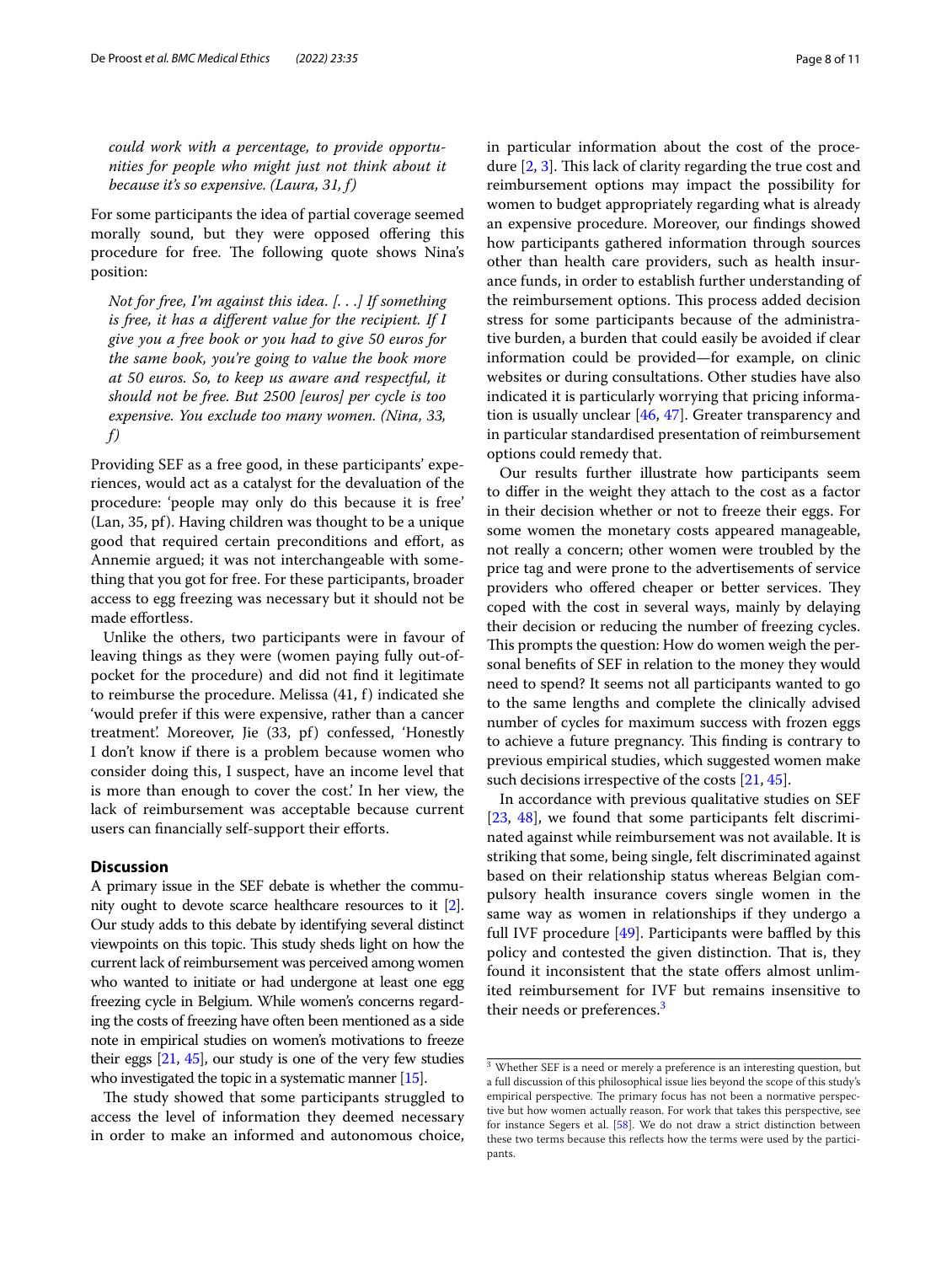In practical terms, SEF patients difer from IVF patients in that they require a twofold procedure. First, they need to have their eggs frozen because they do not feel ready and eager to pursue parenthood; second, they may or may not return (often years later) to have their eggs thawed and fertilised and then transferred. This leads to feelings of frustration and misrecognition. In addition, many studies around the world have found that women's decision to postpone motherhood is not exclusively a conscious decision but is based on variables beyond their control such as fnding a committed partner [[1,](#page-9-0) [50](#page-10-31)[–53](#page-10-32)]. This observation could support the hypothesis that these women are unfairly disadvantaged in the allocation of public resources. It is interesting that we found these feelings especially among the women with the lowest net income (below 3000 euros) in the total group of interviewees. However, our sample is too small to make a valid statement about a possible correlation. Future research needs to explore the possible relationship between socioeconomic status and views on reimbursement.

Our results suggest diferent views on whether SEF could be considered a medical need or not. Some participants were reluctant to frame their decision as a question about a medical intervention, as they felt SEF was based on personal preference rather than related to a medical condition. They were sceptical about reimbursement for a treatment that, like cosmetic surgery, was intended to address social needs or psychological discomfort rather than physiological conditions. Others saw SEF as a response to a medical problem or, at least, as a treatment based on medical advice. These findings confirm previous work that has pointed to considerable ambiguity in recognising a (medical) need for this intervention [\[15,](#page-9-14) [54](#page-10-33), [55\]](#page-10-13).

In this study, the tension between potential users' perception of personal responsibility for timely family planning and their need or preference for increased public coverage of SEF became apparent. Some participants, who seemed to show traces of neoliberal discourse in their reasoning [\[50,](#page-10-31) [56\]](#page-10-34), emphasised personal responsibility for their SEF decisions and felt that this procedure should be considered a private matter that does not require public intervention. This reflects similar findings in a recent study by Kaplan, Hashiloni-Dolev, and Kroløkke, who found that most female students in Israel and Denmark supported self-fnancing of SEF [[22](#page-10-1)].

In our small sample, however, the scale seemed to tip towards a preference for reimbursement, as most of our participants suggested public fnancing of SEF. One reason for this preference was the underlying perception that SEF was a consequence of deeper societal issues. These include the question of growing numbers of higher-educated professional women as well as demanding work conditions that preclude an acceptable work-family balance, and the difficulties higher-educated women face in finding suitable partners. These women thus indicated, as a result of the societal problems they needed to tackle, they would make a claim asking society for fnancial support of their individual efforts to anticipate age-related fertility loss. Another reason these women were in favour of reimbursement was that this would increase the affordability of SEF for other women. Their moral stance on the issue of access to SEF appeared to mark a sense of solidarity with women whose access to the treatment is limited. It has been suggested that women opting for SEF are primarily focused on the realisation of self-centred preferences [\[25](#page-10-5), [57\]](#page-10-35), but when they discuss the topic of reimbursement, they at least seem to be concerned about more than merely their own needs.

The main strength of our study lies in the in-depth examination of the women's views and their moral reasoning on the topic of reimbursement for SEF. Notwithstanding, some limitations need to be discussed. Firstly, our study is limited in that it refects viewpoints of women who succeeded in accessing treatment. Women who decided against SEF (possibly due to its cost) were not included in the study. Future research should try to reach out to a more diverse sample and to include the perspectives of other stakeholders, including policy makers and health care professionals, on reimbursement. Secondly, some women may have been uncomfortable with being interviewed on their choices about a highly personal and intimate matter. This may have resulted in offering what they deemed more socially desirable answers. However, we carefully analysed how participants responded to the interview questions, especially to the Socratic-style questions. With this in mind, we want to stress that our results are a form of co-constructed knowledge. Finally, the specifc type of data collection used for this study can never fully capture people's viewpoints on reimbursement. Other data sources, such as policy documents, newspapers, and social media discussions will be important for achieving a fuller understanding of the controversy under study.

#### **Conclusion**

The debate on reimbursement of SEF has been going on since Mertes and Pennings raised the question of who should pay for SEF almost ten years ago [\[32](#page-10-11)]. However, there is still a need to hear women's voices on the topic as they are not consulted to inform health care coverage decisions. This research yields important empirical insights that is rooted in women's real-world views and should inform further discussion on whether or not some form of reimbursement is morally acceptable. We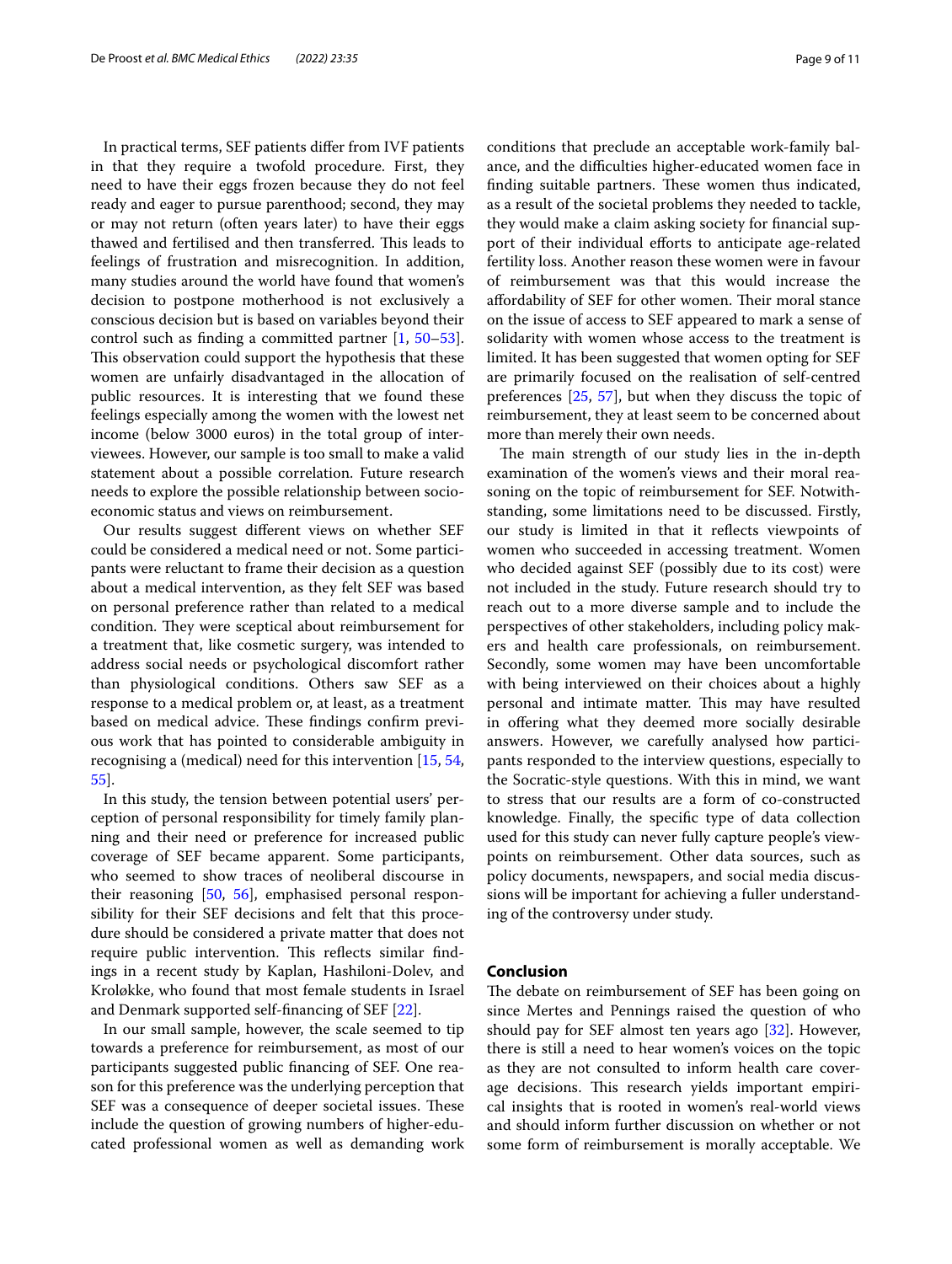found that some women were concerned about lack of clear information on the cost of SEF. They also reported moral sentiments of injustice and discrimination which they attributed to the lack of recognition for their struggles and needs. Other women perceived the controversy surrounding the reimbursement for SEF as something far removed from their lived experience. Based on our fndings, it seems to be an oversimplifcation in some discourses to portray women interested in SEF as merely affluent and unconcerned about the coverage of egg freezing costs.

While there would be much more to say about the ethical and political complexities of reimbursement for this procedure, our study has highlighted the voices of (potential) users and shown that at least some of them would welcome the coverage of SEF through the public health insurance system. To be clear, we are not suggesting that reimbursement policies should follow the views we found. What we want to point out with this study is that the ongoing debate and further research should pay attention to the voices of women who have direct experience of SEF.

#### **Abbreviations**

ESHRE: European Society of Human Reproduction and Embryology; IVF: In vitro fertilisation; SEF: Social egg freezing.

#### **Supplementary Information**

The online version contains supplementary material available at [https://doi.](https://doi.org/10.1186/s12910-022-00774-z) [org/10.1186/s12910-022-00774-z.](https://doi.org/10.1186/s12910-022-00774-z)

<span id="page-9-17"></span>**Additional fle 1**. Semi-structured interview guide.

#### **Acknowledgements**

The authors would like to thank all the participants who participated in this research. Eveline Buyse, Lize Leunens, Isabelle Stuyver, and Lien Van Glabeke are acknowledged for their efforts in recruitment.

#### **Authors' contributions**

All authors (MDP, GC, JN and VP) contributed to the design, analysis, interpretation and discussion of the data. JN and MDP recruited respondents. MDP drafted the manuscript. MDP interpreted the results with suggestions from VP, JN and GC. All authors contributed to the revision of the manuscript and read and approved the fnal version.

#### **Funding**

The work for this article was supported by the Flemish Foundation for Scientifc Research (FWO-Vlaanderen).

#### **Availability of data and materials**

The dataset used and/or analysed during the current study is available from the corresponding author on reasonable request.

#### **Declarations**

#### **Ethics approval and consent to participate**

All procedures performed in this study involving human participants were in accordance with the ethical standards of the institutional and/ or national research committees. This study was approved by the Medical Ethics Committee of the University Hospital Brussels (registration number: 143201837625) and Ghent University Hospital (registration number: 670201940623). Written informed consent was obtained from all participants before the interview.

#### **Consent for publication**

Not applicable.

#### **Competing interests**

The authors declare that they have no competing interests.

#### **Author details**

<sup>1</sup>RHEA (Research Centre Gender, Diversity and Intersectionality), Vrije Universiteit Brussel, Brussels, Belgium. <sup>2</sup> Centre for Reproductive Medicine and Centre for Medical Genetics, UZ Brussel, Brussels, Belgium. <sup>3</sup> Bioethics Institute Ghent, Ghent University, Ghent, Belgium.

#### Received: 26 July 2021 Accepted: 22 March 2022 Published online: 29 March 2022

#### **References**

- <span id="page-9-0"></span>1. Baldwin K. Egg freezing, fertility and reproductive choice. Bingley: Emerald Publishing Limited; 2019.
- <span id="page-9-1"></span>2. Dondorp W, de Wert G, Pennings G, Shenfeld F, Devroey P, Tarlatzis B, et al. Oocyte cryopreservation for age-related fertility loss. Hum Reprod. 2012;27(5):1231–7.
- <span id="page-9-2"></span>3. Petropanagos A, Cattapan A, Baylis F, Leader A. Social egg freezing: risk, benefts and other considerations. CMAJ. 2015;187(9):666–9.
- <span id="page-9-3"></span>4. Petersen TS. Arguments on thin ice: on non-medical egg freezing and individualisation arguments. J Med Ethics. 2021;47(3):164–8.
- <span id="page-9-4"></span>5. Shenfeld F, de Mouzon J, Scaravelli G, Kupka M, Ferraretti AP, Prados FJ, et al. Oocyte and ovarian tissue cryopreservation in European countries: statutory background, practice, storage and use. Hum Reprod Open. 2017;2017(1):hox003.
- <span id="page-9-5"></span>6. Waf A, Nekkebroeck J, Blockeel C, De Munck N, Tournaye H, De Vos M. A follow-up survey on the reproductive intentions and experiences of women undergoing planned oocyte cryopreservation. Reprod Biomed Online. 2020;40(2):207–14.
- <span id="page-9-6"></span>7. Nuffield Council on Bioethics. Bioethics briefing note: egg freezing in the UK. 2020.
- <span id="page-9-7"></span>8. Kikuchi I, Kagawa N, Shirosaki Y, Shinozaki I, Miyakuni Y, Oshina K, et al. Early outcomes of a municipally funded oocyte cryopreservation programme in Japan. Hum Fertil. 2019;22(4):266–72.
- <span id="page-9-8"></span>9. Hashiloni-Dolev Y, Kaplan A, Rasmussen CAW, Kroløkke C. Gamete preservation: knowledge, concerns and intentions of Israeli and Danish students regarding egg and sperm freezing. Reprod Biomed Online. 2020;41(5):957–65.
- <span id="page-9-9"></span>10. Dondorp WJ, de Wert GMWR. Fertility preservation for healthy women: ethical aspects. Hum Reprod. 2009;24(8):1779–85.
- <span id="page-9-10"></span>11. Stoop D. Social oocyte freezing. Facts Views Vis Obgyn. 2010;2(1):31–4.
- <span id="page-9-11"></span>12. Arie S. Is too much hope placed in egg freezing? BMJ. 2015;351:h5955.
- <span id="page-9-12"></span>13. European Society of Human Reproduction and Embryology (ESHRE). Female fertility preservation. Guideline of the European Society of Human Reproduction and Embryology. 2020.
- <span id="page-9-13"></span>14. De Proost M, Johnston M. The revision of the French bioethics law and the questions it raises for the future of funding for egg freezing. Reprod Biomed Online. 2021. [https://doi.org/10.1016/j.rbmo.2021.12.002.](https://doi.org/10.1016/j.rbmo.2021.12.002)
- <span id="page-9-14"></span>15. Johnston M, Fuscaldo G, May Gwini S, Catt S, Maree RN. Financing future fertility: women's views on funding egg freezing. Reprod Biomed Online. 2021;14:32–41.
- <span id="page-9-15"></span>16. De Roy L. "Social freezing" steeds populairder maar eitjes wegnemen en invriezen blijft duur. Moet de overheid mee betalen? VRT NWS [Internet]. 2019 Sep 25 [cited 2021 Jul 11]. [https://www.vrt.be/vrtnws/nl/2019/09/](https://www.vrt.be/vrtnws/nl/2019/09/25/social-freezing-steeds-populairder-maar-eitjes-wegnemen-en-inv/) [25/social-freezing-steeds-populairder-maar-eitjes-wegnemen-en-inv/.](https://www.vrt.be/vrtnws/nl/2019/09/25/social-freezing-steeds-populairder-maar-eitjes-wegnemen-en-inv/)
- <span id="page-9-16"></span>17. Hayward E. Women in their early thirties could soon have their eggs frozen on the NHS, hints Health Secretary Matt Hancock. MailOnline [Internet]. 2020 Jul 10. [cited 2021 Jul 11]. [https://www.dailymail.co.uk/](https://www.dailymail.co.uk/news/article-8511449/Women-early-thirties-soon-eggs-frozen-NHS.html) [news/article-8511449/Women-early-thirties-soon-eggs-frozen-NHS.html.](https://www.dailymail.co.uk/news/article-8511449/Women-early-thirties-soon-eggs-frozen-NHS.html)